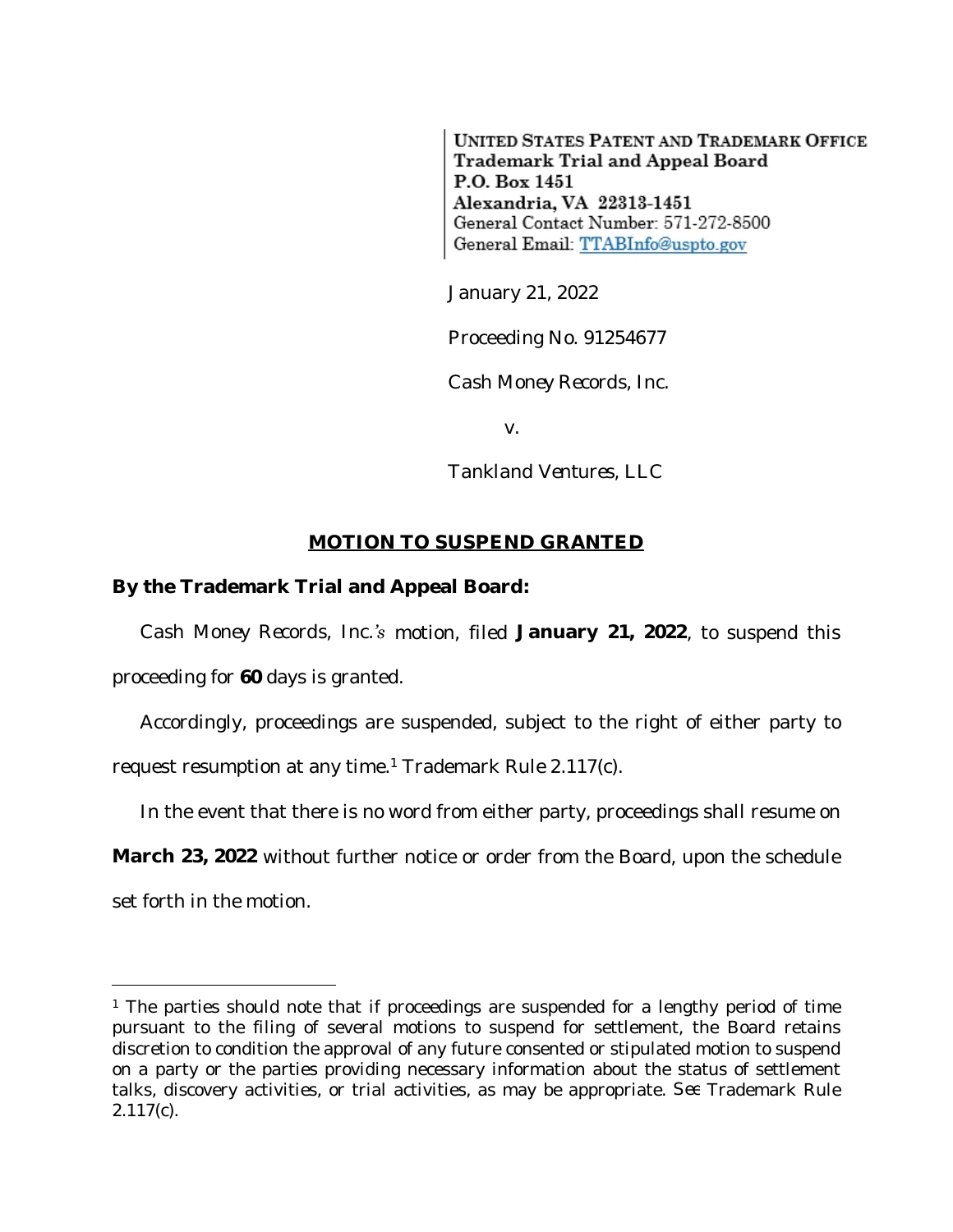Proceeding No. 91254677

During the suspension period, the parties shall notify the Board of any change of address or email address for either the parties or their counsel. *See* Trademark Rule  $2.18(b)(1)$ . In addition, the parties are to promptly inform the Board of any other related cases, even if they become aware of such cases during the suspension period. Upon resumption, if appropriate, the Board may consolidate related Board cases.

Generally, the Federal Rules of Evidence apply to Board trials. Trial testimony is taken and introduced out of the presence of the Board during the assigned testimony periods. The parties may stipulate to a wide variety of matters, and many requirements relevant to the trial phase of Board proceedings are set forth in Trademark Rules 2.121 through 2.125. These include pretrial disclosures, the manner and timing of taking testimony, matters in evidence, and the procedures for submitting and serving testimony and other evidence, including affidavits, declarations, deposition transcripts, and stipulated evidence. Trial briefs shall be submitted in accordance with Trademark Rules 2.128(a) and (b). Oral argument at final hearing will be scheduled only upon the timely submission of a separate notice as allowed by Trademark Rule 2.129(a).

## **TIPS FOR FILING EVIDENCE, TESTIMONY, OR LARGE DOCUMENTS**

The Board requires each submission to meet the following criteria before it will be considered: 1) pages must be legible and easily read on a computer screen; 2) page orientation should be determined by its ease of viewing relevant text or evidence, for example, there should be no sideways or upside-down pages; 3) pages must appear in their proper order; 4) depositions and exhibits must be clearly